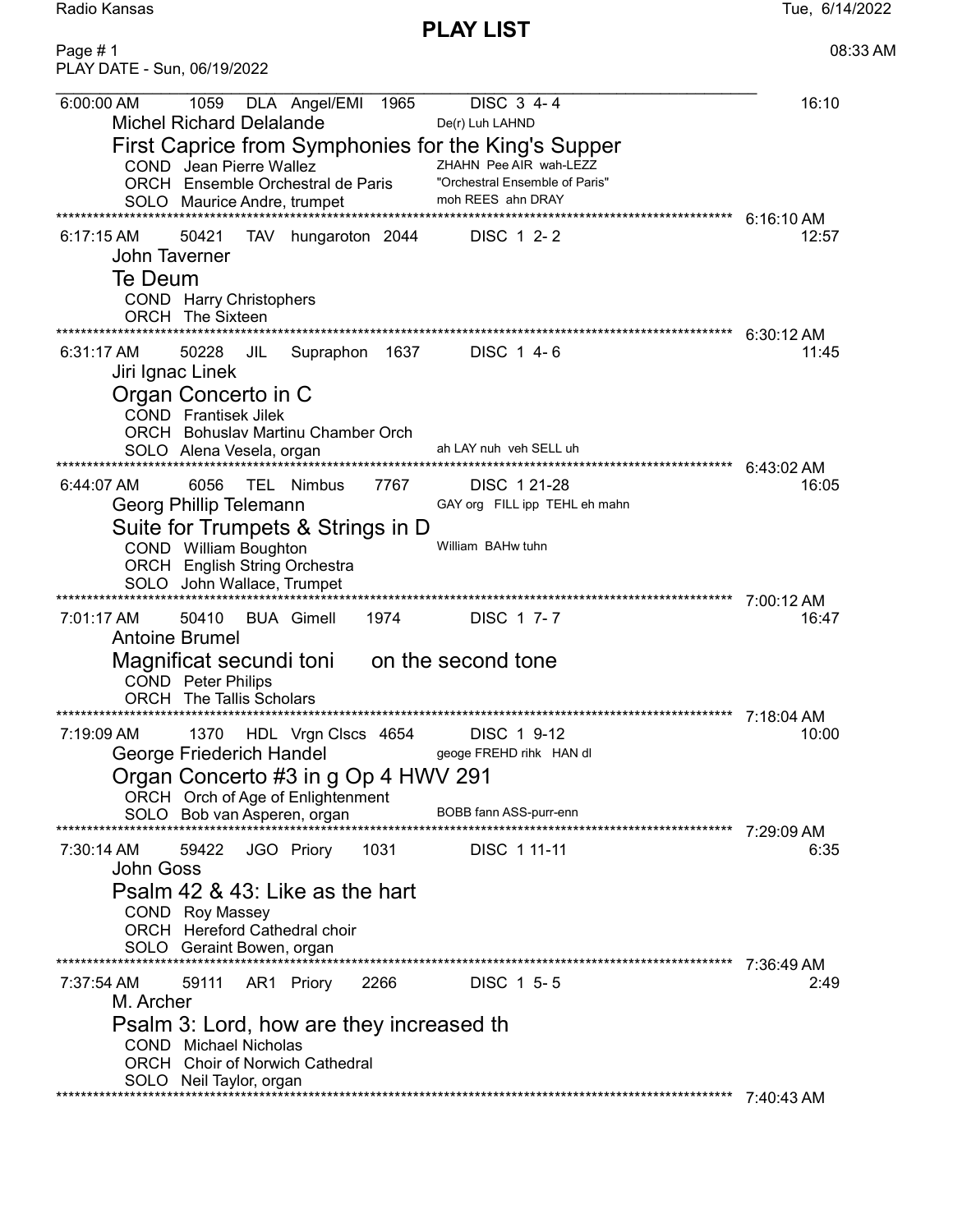PLAY LIST

Radio Kansas **Tue, 6/14/2022** 

| Page $# 2$<br>PLAY DATE - Sun, 06/19/2022                                                                                                                                                                                                                                                       | 08:33 AM                            |
|-------------------------------------------------------------------------------------------------------------------------------------------------------------------------------------------------------------------------------------------------------------------------------------------------|-------------------------------------|
| 7:41:48 AM<br>21347<br>2863<br>DISC 1 4-6<br>CST Bayer<br><b>Carl Stamitz</b><br>Karl SHTAH mits<br>Horn Quintet in E-Flat<br><b>ORCH</b> Southwest German RadioSoloists<br>SOLO Peter Arnold, horn                                                                                             | 18:00                               |
| $8:00:53$ AM<br>66059<br><b>JSB</b> RadioKS<br>2092<br>DISC 2 23-32<br>Johann Sebastian Bach<br>YOH hahn Seh BAH stee ihn BAHK<br>Cantata #20: BWV 20 O Ewigkeit, du Donnerwort<br><b>COND</b> John Eliot Gardiner<br>buh ROHK<br><b>ORCH</b> English Baroque Soloists<br>SOLO Monteverdi Choir | 7:59:48 AM<br>23:50                 |
| 7890<br>HDL Pro Organo 4179<br>DISC 1 6-6<br>8:25:48 AM<br>George Friederich Handel<br>geoge FREHD rihk HAN dl<br>Water Music: Hornpipe in D<br>from "The Water Music"<br>HOE mun<br>SOLO Frederick Hohman, organ                                                                               | 8:24:43 AM<br>4:00                  |
| 30670<br>HYD Deut Harmo 6166<br>8:30:53 AM<br>DISC 1 1-3<br>Franz Joseph Haydn<br>Frahnts YOH sehf HYE dihn<br>Mass #12 Harmoniemesse in B-Flat HOB 3214<br>Sanctus, Benedictus, Agnus Dei<br>SIH-giss-vahlt KOY-kehn<br>COND Sigiswald Kuijken<br><b>ORCH</b> La Petite Bande                  | 8:29:48 AM<br>12:33                 |
| *******************************<br>19559<br>8:44:31 AM<br>DAH VangrdWelk 2326 DISC 1 8-8<br>Ingolf Dahl<br>Music for Brass Instruments in 3 mymnts<br><b>ORCH</b> Canadian Brass                                                                                                                | 8:43:26 AM<br>14:12                 |
| **************************************<br>********************************<br>8:59:48 AM<br>30809<br>KOD Pro Organo 7396<br>DISC 1 3-3<br>Zoltan Kodaly<br>ZOHL tahn Koh DIE<br>Pange Lingua<br>COND William Jon Gray<br>SOLO Bach Chorale Singers<br>SOLO Marilyn Keiser, organ                | 8:58:43 AM<br>11:58                 |
| 1869<br>$9:12:51$ AM<br>26398<br><b>TAL</b> Gimell<br>DISC 1 11-11<br><b>Thomas Tallis</b><br>Antiphon: Salve intemerata<br><b>COND</b> Peter Philips<br><b>ORCH</b> The Tallis Scholars                                                                                                        | 9:11:46 AM<br>17:27                 |
| $9:31:23$ AM<br>15249<br>MRC Teldec<br>4715<br>DISC 11 10-12<br>Alessandro Marcello<br>Al leh SAHN droh Mar CHEHL oh<br>Trumpet Concerto in c<br>COND Hugh Wolff<br>ORCH St Paul Chamber Orchestra<br>SOLO Sergei Nakariakov, trumpet<br>***********************                                | 9:30:18 AM<br>10:45<br>$9:42:08$ AM |
|                                                                                                                                                                                                                                                                                                 |                                     |